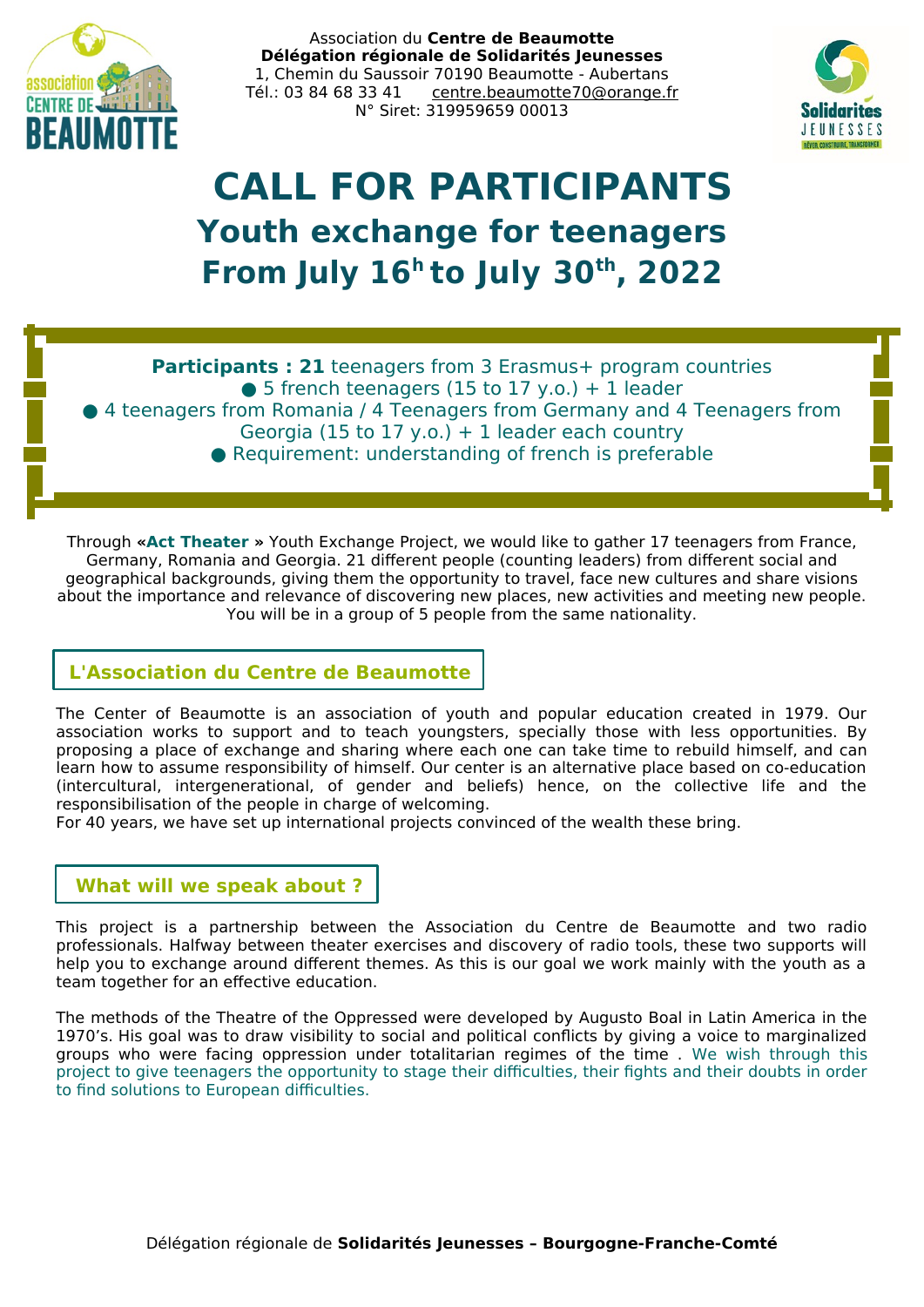

Association du **Centre de Beaumotte Délégation régionale de Solidarités Jeunesses** 1, Chemin du Saussoir 70190 Beaumotte - Aubertans Tél.: 03 84 68 33 41 [centre.beaumotte70@orange.fr](mailto:centre.beaumotte70@orange.fr) N° Siret: 319959659 00013



## **What will you do ?**

This project will take place in a small village in Haute-Saône. Exchanges with local population will take a big part in the project: Meals, animations…

Everybody will take part in the collective life: making of the meals, cleaning, preparing activities for the night and by practicing the Theater workshops about cooperation, peace and immigration.

But also :

- Activities with local people
- Evenings at the fireplace
- Activities proposed by the participants
- Free time to discover local places
- Regular collective moments
- Collective activities

You will create the planning of activities together, with the group leaders.

You will have the opportunities to propose activities (games, energizers, workshops of artistic classes) if you want and if you feel.

We don't ask any qualification to be able to participate but motivation ! Understanding the French language is preferable, even if translations are obviously possible!

## **Non-formal education**

In a dynamic of popular and non-formal education, you will be able "to make and to live together" and each one of you will be responsible for the daily life of the group.

This tool is very important for a real encounter: youngsters will elaborate their own menus, cook in groups, do the cleaning, and organize their activities. The exchanges at cooking time, the household, and the leisure activities will be the base of interculturality of this project.